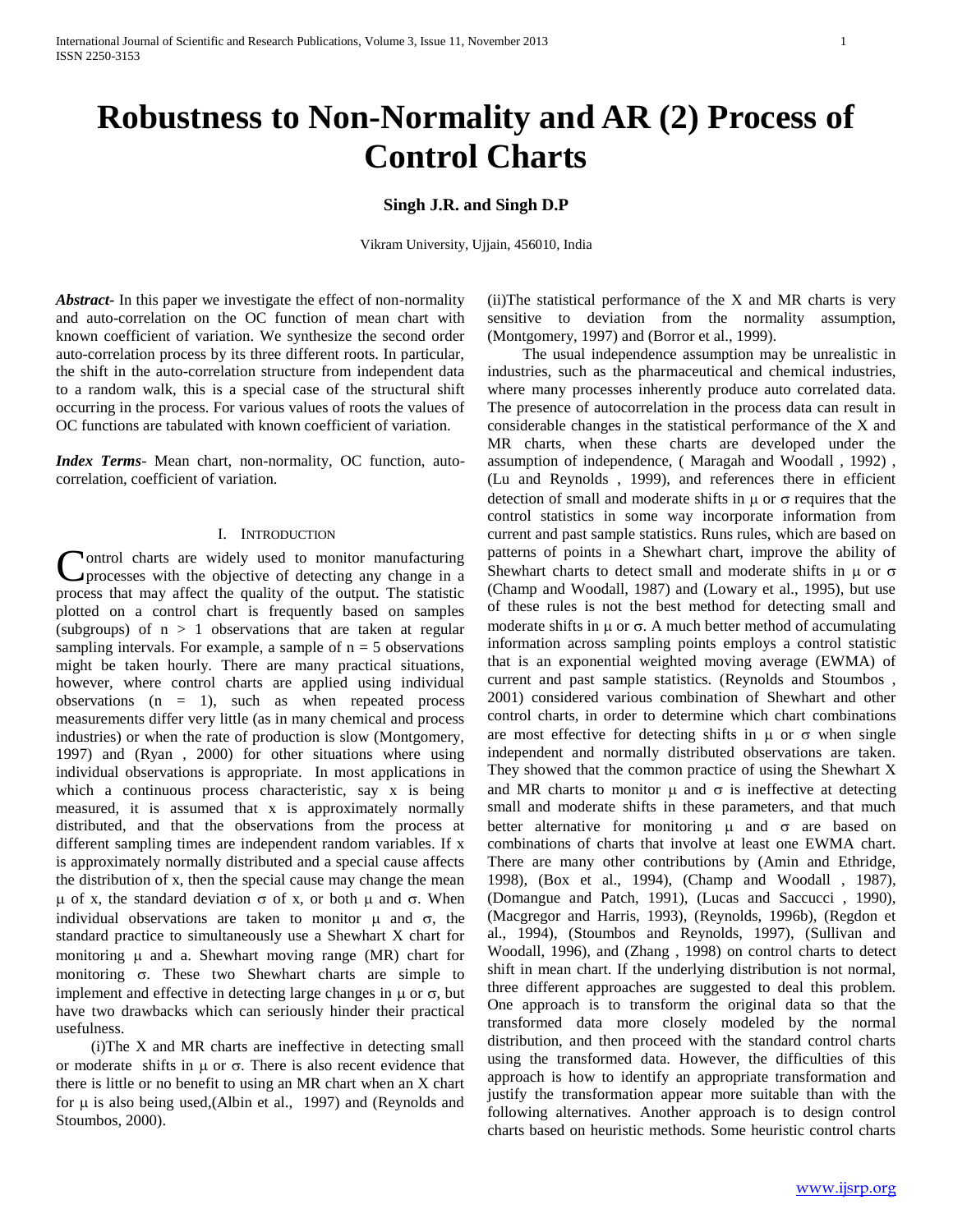are developed for monitoring the non-normal process, for example, the weighted variance (WV) control chart proposed by (chang and Bai,1995), the weighted standard deviation (WSD) control chart proposed by (Chang and Bai, 2001) and Skewness correction (SC) control chart proposed by (Chan and Cui, 2003). The design of heuristic control charts depend on some approximation procedures so that these control charts may not work well for some specified processes, for example, the skew normal process. A third approach is to increase the sample size until the distribution of the sample average is well modeled by the normal distribution, regardless of the amount of deviation from normality of individual units. Larger sample sizes, however, may not be operationally feasible and they are obviously more costly. Measurements come from production process often follow skewed distribution. This situation makes the standard  $\overline{X}$  control chart results in a high false alam rate (Azzalini ,1985, 1986, 1999), (Bittanti et al., 1998), (Chang

,1994), (Chou et al.,2005), (Cowden, 1957), (Dodge and Rousson, 1999), (Genton et al., 2001), (Gunter,1989), (Gupta and Brown, 2001), and (Pyzdek, 1995)) for more details.

 The objective of this paper to investigate the effect of nonnormality and autocorrelation on the statistical performance of control charts for monitoring the mean  $\mu$  with known *cv* of a continuous process characteristic x. For the numerical results that pertain to investigating the effects of non-normality, both heavytailed symmetric and skewed non-normal distributions are used as first four terms an Edgeworth series. While for the numerical result in this chapter that pertain to investigating the effect of autocorrelation, the observations are represented as a second order autoregressive  $(AR(2))$  process. This time - series model is relatively simple, but it has been used in a wide variety of applications. The level of autocorrelation considered in the numerical results were chosen with the general objective of considering autocorrelation that is sufficiently high to have a

significant effect on the performance of the charts, yet not so high that the patterns of points in a control chart look very unusual.

## II. MATERIALS AND METHODS

 **2.1 Second order Autoregressive model:** Consider a manufacturing process where a quality characteristic is measured at equidistance time points 1, 2, 3, ... n. This situation may occur in a discrete manufacturing process which produces discrete time 1, 2, 3, ... n, with one quality characteristic of interest. It may also occur in a continuous manufacturing process where the quality characteristic of interest is measured at discrete equidistant time points. We denote the behavior of the quality characteristic as  $x_1, x_2, \ldots, x_n$ . It will assumed that on EPC control action can be represented by some controllable variable or factor  $x_t$ , such that

$$
x_t = \mu + \xi_t, \tag{1}
$$

where  $\mu$  is a constant, and  $\xi_t$  is a stationary time series with zero mean and standard deviation  $\sigma$ . A (Durbin and Watson, 1950) "d" statistic can be used to detect the presence or absence of serial correlation. The problem, however, is that to do once the suspicion of dependence via the serial correlation test is confirmed. If serial correlation exist we use identification techniques to define the nature of  $\xi_t$ . When identification is complete, the likelihood function can provide maximum likelihood estimate of the parameters of the identified model.

 Suppose that a correlation test revealed the presence of data dependence and identification technique suggested autoregressive model of order two AR(2) say, then we can express  $\xi_t$  of equation (1) as

(4)

where

 $\xi_t = \alpha_1 \xi_{t-1} + \alpha_2 \xi_{t-2} + \epsilon_k, t = 1, 2, ..., n$  (2)  $(i)$  $\epsilon_t \sim N\left(0, \sigma_{\epsilon}^2\right)$ (ii)  $(\infty, \infty)$  $\overline{\mathcal{L}}$ ┤  $\int$  $\neq$  $(\epsilon_{t}, \epsilon_{t}) = \begin{cases} \sigma_{\epsilon}^{2} & t = 1 \end{cases}$ γ  $\sigma_{\epsilon}$   $t = \gamma$  $\begin{vmatrix} t \end{vmatrix}$   $\begin{vmatrix} 0 & t \end{vmatrix}$ *t*  $\left( \begin{array}{c} a & b \\ c & d \end{array} \right)$ cov  $(\in_t,$ 2 (3)

The class of stationary models that assume the process to remain in equilibrium about a constant mean level  $\mu$ . The variance of AR (2) process is given by:

$$
\sigma^2 = \left(\frac{1-\alpha_2}{1+\alpha_2}\right) \frac{\sigma_{\epsilon}^2}{\left[(1-\alpha_2)^2 - \alpha_1^2\right]}.
$$

 Following Kendall and Stuart (1976) it can be shown that for stationarity, the roots of the characteristic equation of the process in equation (2)

$$
\phi(B) = 1 - \alpha_1 B - \alpha_2 B^2 \tag{5}
$$

must lies outside the unit circle, which implies that the parameters  $\alpha_1$  and  $\alpha_2$  must satisfy the following conditions :

$$
\begin{array}{c}\n\alpha_2 + \alpha_1 < 1 \\
\alpha_2 - \alpha_1 < 1\n\end{array}
$$

www.ijsrp.org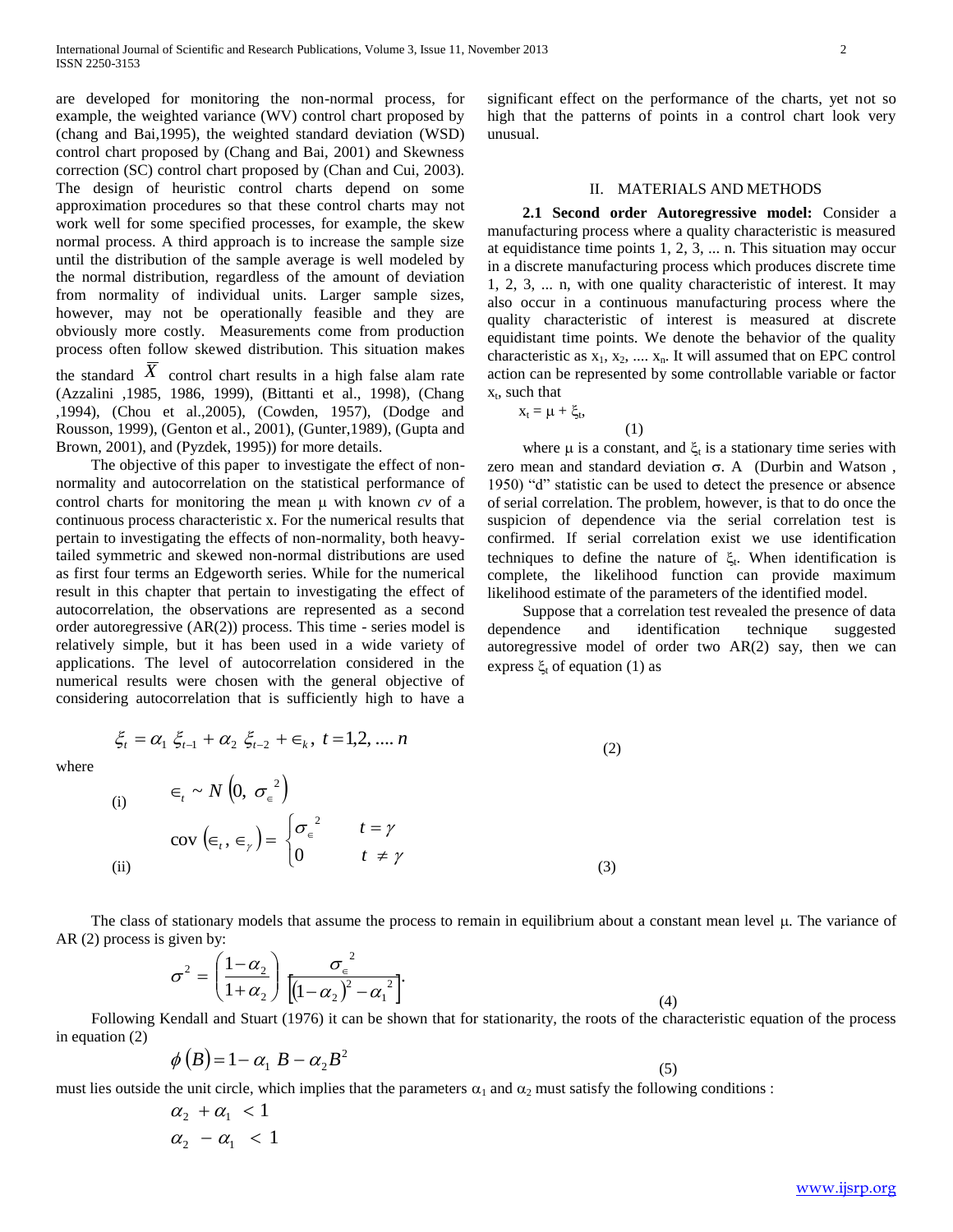International Journal of Scientific and Research Publications, Volume 3, Issue 11, November 2013 3 ISSN 2250-3153

$$
-1 < \alpha_2 < 1 \tag{6}
$$

Now If 1  $G_1^{-1}$  and 1  $G_2^{-1}$  are the roots of the characteristic equation of the process given by equation (5) then

$$
G_1 = \frac{\alpha_1 + \sqrt{\alpha_1^2 + 4\alpha_2}}{2}
$$
  
\n
$$
G_2 = \frac{\alpha_1 - \sqrt{\alpha_1^2 + 4\alpha_2}}{2}
$$
\n(7)

For stationarity we require that  $|G_i| < 1$ ,  $i = 1, 2$ . Thus, three situations can theoretically arise :

\n- (i) Roots 
$$
G_1
$$
 and  $G_2$  are real and distinct  $(i.e., \alpha_1^2 + 4\alpha_2 > 0)$
\n- (ii) Roots  $G_1$  and  $G_2$  are real and equal  $(i.e., \alpha_1^2 + 4\alpha_2 = 0)$
\n- (iii) Roots  $G_1$  and  $G_2$  are complex conjugate  $(i.e., \alpha_1^2 + 4\alpha_2 < 0)$
\n

When the serial correlation is present in the data, we have for the distribution of the sample mean  $\bar{x}$ , its mean and variance is given by,  $E(\bar{x}) = \mu$ 

.

$$
E(x) = \mu
$$
  
\n
$$
\begin{aligned}\n\text{Var} \\
\chi_{\text{ar}}\n\end{aligned} \begin{pmatrix}\n\overline{x} = \frac{\sigma^2}{n} \lambda_{ap} (\alpha_1, \alpha_2, n) \\
\lambda_{ap} (\alpha_1, \alpha_2, n)\n\end{pmatrix} (9)
$$

where

 $\lambda_{ap}\left(\alpha_1, \alpha_2, n\right)$  depends on the nature of the roots  $G_1$  and  $G_2$ , and for different situations is given as follows :

(i) If 
$$
G_1
$$
 and  $G_2$  are real and distinct,

$$
\lambda_{ap} (\alpha_1, \alpha_2, n) = \left[ \frac{G_1 (1 - G_2^2)}{(G_1 - G_2)(1 + G_1 G_2)} \lambda (G_1, n) - \frac{G_2 (1 - G_1^2)}{(G_1 - G_2)(1 + G_1 G_2)} \lambda (G_2, n) \right]
$$
\n
$$
= \lambda_{rd} (\alpha_1, \alpha_2, n),
$$
\n
$$
\lambda (G, n) = \left[ \frac{1 + G}{1 - G} - \frac{2G}{n} \frac{(1 - G^n)}{(1 - G)^2} \right]
$$
\nWhere, (10)

(ii) If  $G_1$  and  $G_2$  are real and equal

$$
\lambda_{ap} \left( \alpha_1, \alpha_2, n \right) = \left( \frac{1+G}{1-G} \right) - \frac{2G \left( 1-G^n \right)}{n \left( 1-G \right)^2} \left[ 1 + \frac{\left( 1+G \right)^2 \left( 1-G^n \right) - n \left( 1-G^2 \right) \left( 1+G^n \right)}{\left( 1+G^2 \right) \left( 1-G^n \right)} \right]
$$
\n
$$
= \lambda_{re} \left( \alpha_1, \alpha_2, n \right) \tag{11}
$$

(iii) If  $G_1$  and  $G_2$  and complex conjugate

$$
\lambda_{ap}(\alpha_1, \alpha_2, n) = \left[ \gamma (d, u) + \frac{2d}{n} (W (d, u, n) + z (d, u, n)) \right]
$$
  
=  $\lambda_{cc} (\alpha_1, \alpha_2, n)$  (12)

Where

$$
\gamma(d, u) = \frac{1 - d^4 + 2d (1 - d^2) \cos u}{(1 + d^2)(1 + d^2 - 2d \cos u)}
$$
  
W (d,u,n) = 
$$
\frac{2d (1 + d^2) \sin u - (1 + d^4) \sin 2u - d^{n+4} \sin((n-2)u)}{(1 + d^2)(1 + d^2 - 2d \cos u)^2 \sin u}
$$

 $^{4}$   $\sqrt{7}$   $\sqrt{1}$   $\sqrt{2}$ 

,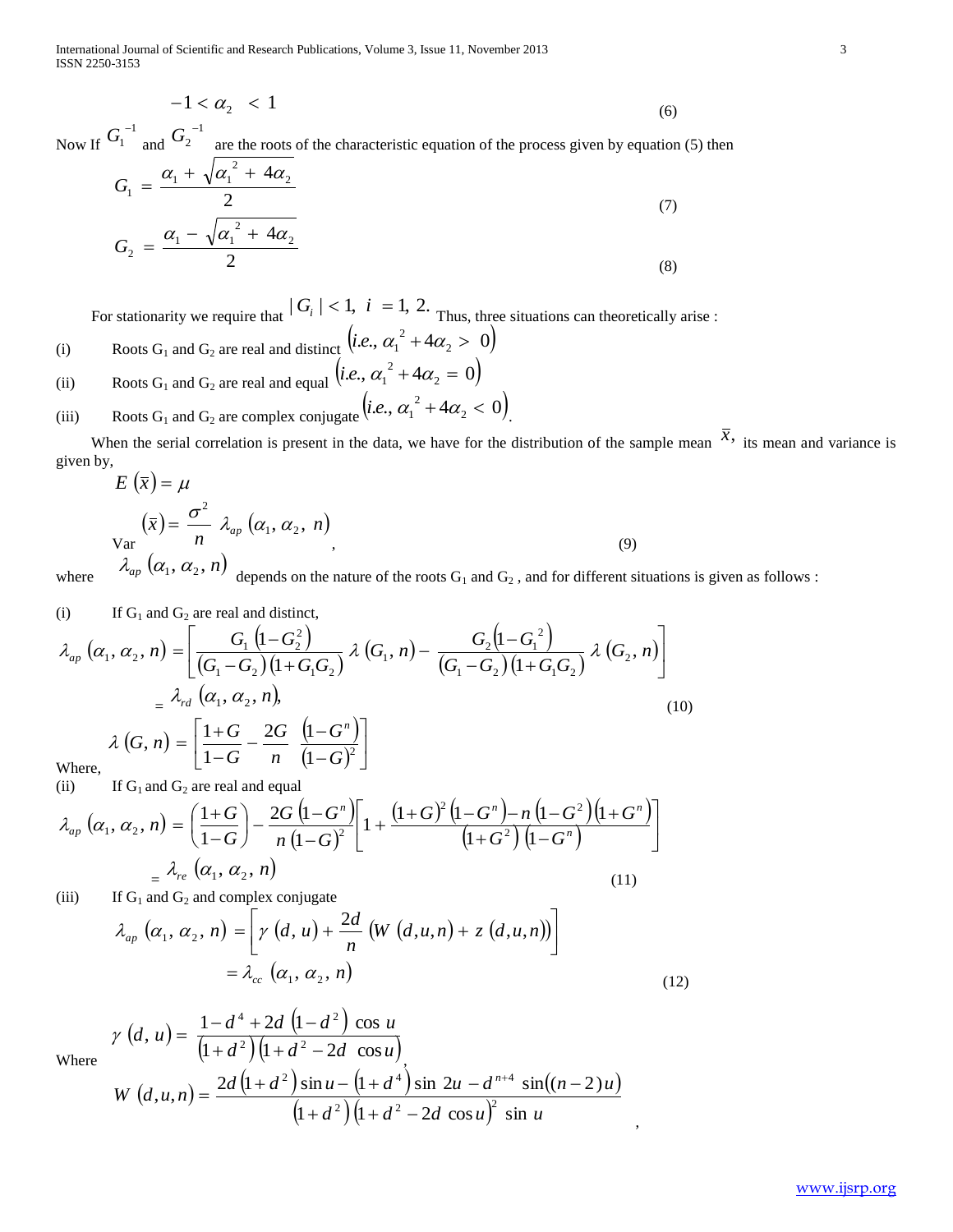International Journal of Scientific and Research Publications, Volume 3, Issue 11, November 2013 4 ISSN 2250-3153

$$
Z\left(d, u, n\right) = \frac{2d^{n+3} \sin (n-1)u - 2d^{n+1} \sin (n+1)u + d^n \sin ((n+2)u)}{\left(1 + d^2\right)\left(1 + d^2 - 2d \cos u\right)^2 \sin u}
$$
  

$$
u = \cos^{-1}\left(\frac{\alpha_1}{2d}\right)
$$

and

The  $x_t$  denote the change in the level of the compensating variable model at the time t, i.e., the adjustment made at the time point t. The  $\epsilon_t$  is Gaussian white noise with variance  $\sigma_{\epsilon}^2$ . Throughout, we suppose that the noise variance is known. In practice, this is justified if reliable estimates of  $\sigma_{\epsilon}^2$  are available from the evaluation of a large number of previous values of the process, e.g., during the setup phase. The real valued parameters  $\alpha_1$  and  $\alpha_2$  (the autoregressive parameters) determines the influence of the preceding time point (t - 1) and (t - 2) on the present time point t. We assume an in-control value  $\alpha_1$  $= \alpha_2 = O$  for the autoregression parameters. It is possible that the autoregression parameters may shift to an out-of-control value  $(\alpha_1,\alpha_2) \neq 0.$ 

 **2.2 The effect of Non-Normality and AR (2) process on control charts for monitoring the mean :** We consider the effect of autocorrelation equation (9). The AR(2) process will be used to model the data taken from auto correlated process of interest with known *cv* Further, we assume that the non-normal population is represented by the first four terms of an Edgeworth series. To study the robustness of the control chart to non normality under AR(2) process, we examined the effect of nonnormality and dependency on the OC and error of the first kind with known *cv* mean chart. We assumes that the observations  $x_t$   $(t = 1,2... n)$  are address the problem of non-normality and

*dx*

 $\setminus$ 

 $\bigg)$ 

\n dependency with known 
$$
cv
$$
 in the control statistics  $\overline{x}^*$ . Following (Srivastava and Banarasi, 1982).\n

,

$$
MSE\left(\overline{x}^*\right) = \frac{\sigma^2}{n} \left(1 - \frac{v^*\lambda_{ap}(\alpha_1, \alpha_2, n)}{n}\right) \quad \text{where} \quad v = \frac{\sigma}{\mu}.
$$

The OC of the control chart is derived from the sampling distribution of mean with the probability density function of the non-normal variables as the first four terms of an Edgeworth series. The control chart for mean is set up by drawing the control line at the process average  $\mu$  and the control limits at

$$
\mu \pm k \frac{\sigma}{\sqrt{n}},
$$

where *cv* is known. The OC function gives the probability that the control chart indicates the process average as  $\mu$  when it is actually not  $\mu$  but

$$
\mu' = \mu + \gamma \sigma \frac{\sqrt{1 - \frac{v^* \lambda_{ap}}{n} (\alpha_1, \alpha_2, n)}}{\sqrt{n}}
$$
 (say) and it is

device by integrating the distribution of mean with  $\mu'$  as the process average between the limits of the control chart.

 In case of known *cv* the non-normal population is represented by the first four terms on Edgeworth series by (Rao and Bhatt, 1989) as,

$$
f(x) = \frac{1}{\sigma} \left[ \phi \left( \frac{x - \mu}{\sigma} \right) - \frac{\lambda_3}{6\sqrt{n}} \phi^{(3)} \left( \frac{x - \mu}{\sigma} \right) + \frac{\lambda_4}{24n} \phi^{(4)} \left( \frac{x - \mu}{\sigma} \right) + \frac{\lambda_3^2}{72n} \phi^{(6)} \left( \frac{x - 4}{\sigma} \right) \right]
$$
(13)

Following the 
$$
MSE(\bar{x}^*)
$$
 the distribution of sample mean  $\bar{x}^*$  is given by  
\n
$$
g(\bar{x}^*) = \frac{\sqrt{n'}}{\sigma} \left[ \phi\left(\frac{\bar{x}^* - \mu}{\sigma/\sqrt{n'}}\right) - \frac{\lambda_3}{6\sqrt{n'}} \phi^{(3)}\left(\frac{\bar{x}^* - \mu}{\sigma/\sqrt{n'}}\right) + \frac{\lambda_4}{24n^1} \phi^{(4)}\left(\frac{\bar{x}^* - \mu}{\sigma/\sqrt{n'}}\right) \right]
$$
\n
$$
+ \frac{\lambda_3^2}{72n^7} \phi^{(6)}\left(\frac{\bar{x}^* - \mu}{\sigma/\sqrt{n'}}\right)
$$
\n
$$
M^2 = \left(1 - \frac{v^* \lambda_{ap} (\alpha_1, \alpha_2, n)}{n}\right), n' = \frac{M^2}{n}, \phi(x) = \frac{1}{\sqrt{2x}} \exp\left(\frac{-x^2}{2}\right)
$$
\nwhere,  
\n
$$
\phi^{(r)}(x) = \left(\frac{d}{x}\right)^r \phi(x).
$$
\n(14)

and

www.ijsrp.org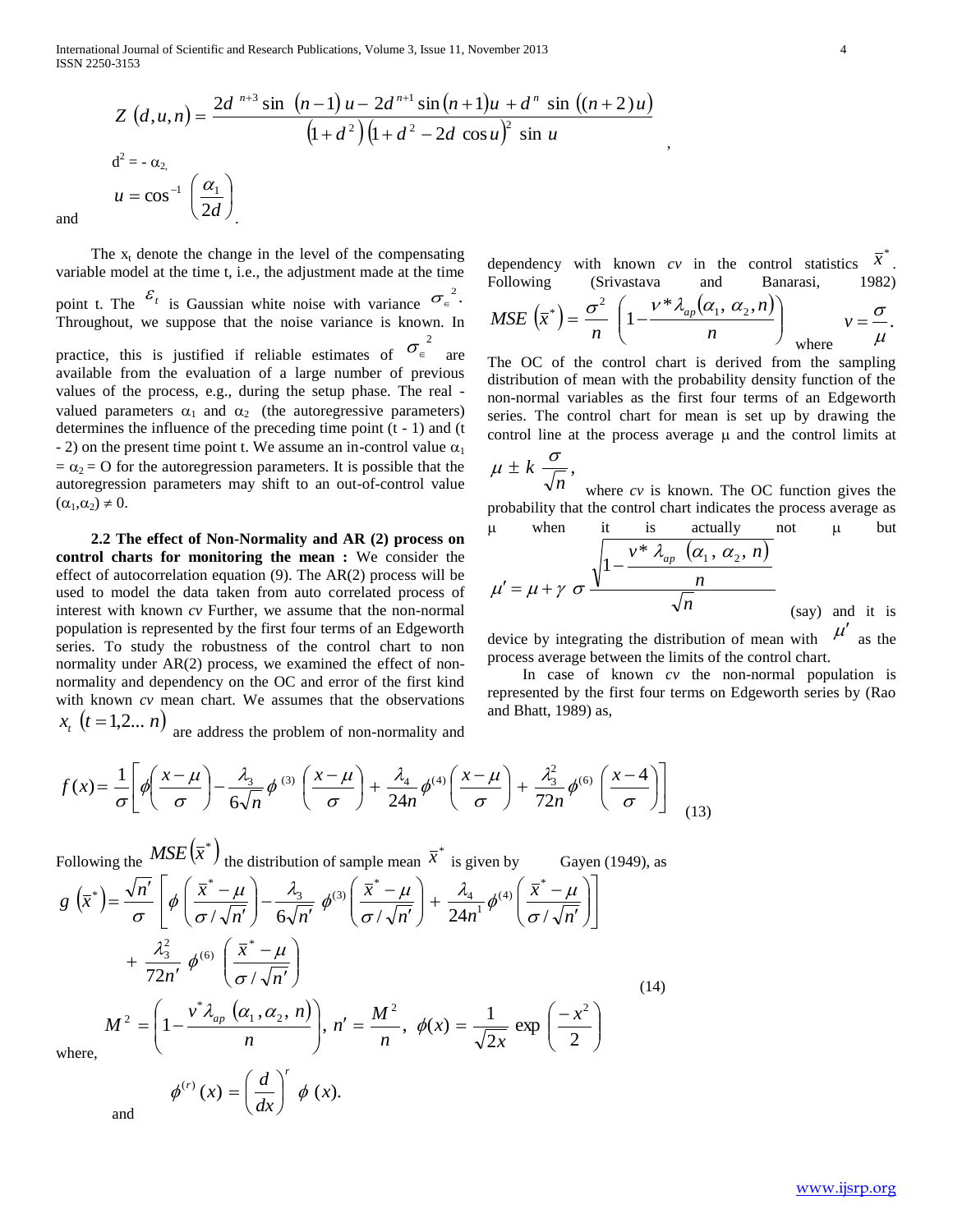The OC function is obtained, after replacing  $\mu$  in equation (14) by  $n'$  and integrating between the limits of control charts we

$$
L' = L_N - L'_u + L'_b \tag{15}
$$

Wh

get

$$
L_N = \phi\left(\frac{k}{m} + \mu\right) + \phi\left(\frac{k}{m} - \mu\right) - 1 \phi(x) = \int_{-\infty}^{x} \phi(t) dt.
$$

 $L_N$  is the OC of the control chart when the underlying population is normal with know  $cv$  and

$$
L'_{u} = \frac{n'}{72} \left[ \frac{12 \lambda_3}{\sqrt{n'}} \phi^{(3)} \left( \frac{k}{m} - \mu \right) - 3\lambda_4 \phi^{(3)} \left( \frac{k}{m} - \mu \right) - \lambda_3^2 \phi^{(5)} \left( \frac{k}{m} - \mu \right) \right]
$$
(16)

$$
L'_{b} = \frac{n'}{72} \left[ \frac{12 \lambda_{3}}{\sqrt{n'}} \phi^{(3)} \left( \frac{k}{m} + \mu \right) + 3\lambda_{4} \phi^{(3)} \left( \frac{k}{m} + \mu \right) + \lambda_{3}^{2} \phi^{(5)} \left( \frac{k}{m} + \mu \right) \right]
$$
(17)

$$
\alpha' = 1 - \int_{\mu + k \sigma \sqrt{n}}^{\mu + k \frac{\sqrt{n}}{\sqrt{n}}} g(\overline{x}^*) d\overline{x}^*
$$
  
=  $\alpha_N - c$  (18)

where,

$$
\alpha_N = 2\Phi\left(-\frac{k}{m}\right)
$$
  
\n
$$
C = \frac{n'}{36} \left[3\lambda_4 \phi^{(3)}\left(\frac{k}{m}\right) + \lambda_3^2 \phi^{(5)}\left(\frac{k}{m}\right)\right]
$$
\n(19)

and

is the non-normality correction for the error of the first kind.

The error of the first kind gives the probability of searching for assignable causes when is fact there are no such causes exist.

If  $\alpha'_\mu$  is the probability of exceeding, the upper control limit and  $\alpha'_b$ , that lying below the lower control limit, when the process is in control, then positively skewed population  $\alpha'_u \geq \alpha'_b$  and negatively skewed population  $\alpha'_u \leq \alpha'_b$  are given as the expressions for  $\alpha'_u$  *and*  $\alpha'_b$  are given as

$$
\alpha'_{u} = \frac{\alpha}{2} + \frac{n'}{72} \left[ 12 \ \lambda_{3} \sqrt{n'} \ \phi^{(2)} \left( \frac{k}{m} \right) - 3 \lambda_{4} \phi^{(3)} \left( \frac{k}{m} \right) - \lambda_{3}^{2} \phi^{(5)} \left( \frac{k}{m} \right) \right]
$$
\n
$$
\alpha'_{b} = \frac{\alpha}{2} - \frac{n'}{72} \left[ 12 \ \lambda_{3} \sqrt{n'} \ \phi^{(2)} \left( \frac{k}{m} \right) + 3 \lambda_{4} \phi^{(3)} \left( \frac{k}{m} \right) + \lambda_{3}^{2} \phi^{(5)} \left( \frac{k}{m} \right) \right]
$$
\n(21)

it is evident from the above equation that  $\alpha'_\mu$  becomes  $\alpha'_b$  and  $\alpha'_b$  becomes  $\alpha'_u$ , when the sign of  $\lambda_3$  changed. That is  $\alpha' = \alpha'_u + \alpha'_b$  is independent of the sign of skewness.

# III. RESULTS AND DISCUSSION

 To investigate the robustness of the control chart schemes for the normality assumption, both heavy-tailed symmetric and skewed distribution i.e.  $(\lambda_3, \lambda_4)$  will be used. For non-normal with three different situation of autoregressive parameter along with independent observation, the values of type-I error and OC function have been computed and given in Table (1) and Table (4) respectively.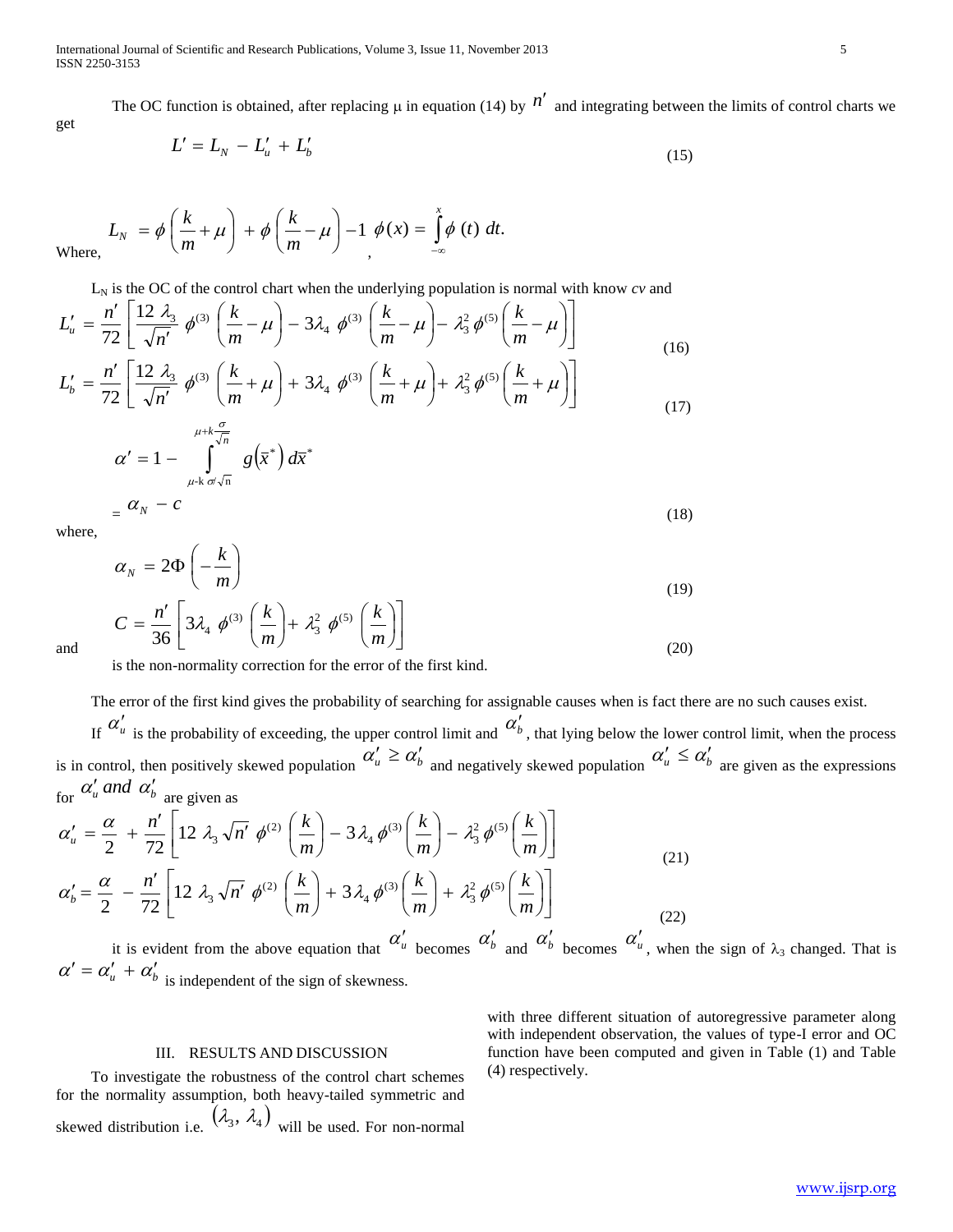0

0.4

0.8

1.2

| $\mathbf{v}$   |                            |                                                              |                                   |        |                              |        |                                   |        |                                  |        |  |
|----------------|----------------------------|--------------------------------------------------------------|-----------------------------------|--------|------------------------------|--------|-----------------------------------|--------|----------------------------------|--------|--|
|                |                            | Independent Observations ( $\alpha_1$ =0.0, $\alpha_2$ =0.0) |                                   |        |                              |        |                                   |        |                                  |        |  |
|                | $\lambda_3=0, \lambda_4=0$ |                                                              | $\lambda_3 = -0.6, \lambda_4 = 0$ |        | $\lambda_3=0.6, \lambda_4=0$ |        | $\lambda_3 = 0, \lambda_4 = -1.0$ |        | $\lambda_3 = 0, \lambda_4 = 2.0$ |        |  |
|                | $\mathbf{p}$               | L(p)                                                         | p                                 | L(p)   | p                            | L(p)   | $\mathbf{p}$                      | L(p)   | $\mathbf{p}$                     | L(p)   |  |
|                | 0.0000                     | 1.0000                                                       | 0.0000                            | 1.0000 | 0.0000                       | 1.0000 | 0.0000                            | 1.0000 | 0.0000                           | 1.0000 |  |
|                | 0.0500                     | 0.9500                                                       | 0.0284                            | 0.9572 | 0.0636                       | 0.9439 | 0.0521                            | 0.9497 | 0.0458                           | 0.9506 |  |
|                | 0.1000                     | 0.7529                                                       | 0.0902                            | 0.7449 | 0.1127                       | 0.7576 | 0.1127                            | 0.7496 | 0.0746                           | 0.7594 |  |
| $\overline{0}$ | 0.1500                     | 0.5140                                                       | 0.1548                            | 0.4988 | 0.1583                       | 0.5289 | 0.1694                            | 0.5137 | 0.1112                           | 0.5145 |  |
|                | 0.2000                     | 0.3155                                                       | 0.2181                            | 0.3067 | 0.2018                       | 0.3274 | 0.2225                            | 0.3183 | 0.1550                           | 0.3098 |  |
|                | 0.2500                     | 0.1781                                                       | 0.2787                            | 0.1779 | 0.2441                       | 0.1808 | 0.2727                            | 0.1812 | 0.2046                           | 0.1720 |  |
|                | 0.3000                     | 0.0935                                                       | 0.3364                            | 0.0982 | 0.2860                       | 0.0889 | 0.3207                            | 0.0951 | 0.2586                           | 0.0902 |  |
|                | 0.3500                     | 0.0457                                                       | 0.3912                            | 0.0518 | 0.3281                       | 0.0384 | 0.3670                            | 0.0459 | 0.3161                           | 0.0454 |  |
|                | 0.4000                     | 0.0208                                                       | 0.4432                            | 0.0261 | 0.3709                       | 0.0142 | 0.4120                            | 0.0201 | 0.3761                           | 0.0222 |  |
|                | 0.0000                     | 1.0000                                                       | 0.0000                            | 1.0000 | 0.0000                       | 1.0000 | 0.0000                            | 1.0000 | 0.0000                           | 1.0000 |  |
|                | 0.0500                     | 0.9549                                                       | 0.0284                            | 0.9620 | 0.0636                       | 0.9489 | 0.0521                            | 0.9550 | 0.0458                           | 0.9551 |  |
|                | 0.1000                     | 0.7593                                                       | 0.0902                            | 0.7520 | 0.1127                       | 0.7635 | 0.1127                            | 0.7623 | 0.0746                           | 0.7654 |  |
| 0.4            | 0.1500                     | 0.5144                                                       | 0.1548                            | 0.4996 | 0.1583                       | 0.5288 | 0.1694                            | 0.5146 | 0.1112                           | 0.5149 |  |
|                | 0.2000                     | 0.3104                                                       | 0.2181                            | 0.3021 | 0.2018                       | 0.3217 | 0.2225                            | 0.3077 | 0.1550                           | 0.3050 |  |
|                | 0.2500                     | 0.1710                                                       | 0.2787                            | 0.1712 | 0.2441                       | 0.1730 | 0.2727                            | 0.1682 | 0.2046                           | 0.1653 |  |
|                | 0.3000                     | 0.0871                                                       | 0.3364                            | 0.0920 | 0.2860                       | 0.0821 | 0.3207                            | 0.0857 | 0.2586                           | 0.0843 |  |
|                | 0.3500                     | 0.0411                                                       | 0.3912                            | 0.0470 | 0.3281                       | 0.0339 | 0.3670                            | 0.0411 | 0.3161                           | 0.0411 |  |
|                | 0.4000                     | 0.0180                                                       | 0.4432                            | 0.0229 | 0.3709                       | 0.0119 | 0.4120                            | 0.0187 | 0.3761                           | 0.0194 |  |
|                | 0.0000                     | 1.0000                                                       | 0.0000                            | 1.0000 | 0.0000                       | 1.0000 | 0.0000                            | 1.0000 | 0.0000                           | 1.0000 |  |
|                | 0.0500                     | 0.9597                                                       | 0.0284                            | 0.9667 | 0.0636                       | 0.9540 | 0.0521                            | 0.9598 | 0.0458                           | 0.9596 |  |
|                | 0.1000                     | 0.7662                                                       | 0.0902                            | 0.7596 | 0.1127                       | 0.7699 | 0.1127                            | 0.7633 | 0.0746                           | 0.7720 |  |
| 0.8            | 0.1500                     | 0.5148                                                       | 0.1548                            | 0.5005 | 0.1583                       | 0.5289 | 0.1694                            | 0.5146 | 0.1112                           | 0.5153 |  |
|                | 0.2000                     | 0.3049                                                       | 0.2181                            | 0.2971 | 0.2018                       | 0.3155 | 0.2225                            | 0.3074 | 0.1550                           | 0.2997 |  |
|                | 0.2500                     | 0.1635                                                       | 0.2787                            | 0.1641 | 0.2441                       | 0.1648 | 0.2727                            | 0.1661 | 0.2046                           | 0.1583 |  |
|                | 0.3000                     | 0.0804                                                       | 0.3364                            | 0.0854 | 0.2860                       | 0.0752 | 0.3207                            | 0.0816 | 0.2586                           | 0.0781 |  |
|                | 0.3500                     | 0.0365                                                       | 0.3912                            | 0.0421 | 0.3281                       | 0.0296 | 0.3670                            | 0.0363 | 0.3161                           | 0.0368 |  |
|                | 0.4000                     | 0.0152                                                       | 0.4432                            | 0.0197 | 0.3709                       | 0.0097 | 0.4120                            | 0.0145 | 0.3761                           | 0.0167 |  |
|                | 0.0000                     | 1.0000                                                       | 0.0000                            | 1.0000 | 0.0000                       | 1.0000 | 0.0000                            | 1.0000 | 0.0000                           | 1.0000 |  |
|                | 0.0500                     | 0.9646                                                       | 0.0284                            | 0.9713 | 0.0636                       | 0.9591 | 0.0521                            | 0.9648 | 0.0458                           | 0.9642 |  |
|                | 0.1000                     | 0.7737                                                       | 0.0902                            | 0.7678 | 0.1127                       | 0.7769 | 0.1127                            | 0.7709 | 0.0746                           | 0.7791 |  |
| 1.2            | 0.1500                     | 0.5153                                                       | 0.1548                            | 0.5015 | 0.1583                       | 0.5289 | 0.1694                            | 0.5151 | 0.1112                           | 0.5158 |  |
|                | 0.2000                     | 0.2988                                                       | 0.2181                            | 0.2915 | 0.2018                       | 0.3088 | 0.2225                            | 0.3013 | 0.1550                           | 0.2939 |  |
|                | 0.2500                     | 0.1554                                                       | 0.2787                            | 0.1564 | 0.2441                       | 0.1560 | 0.2727                            | 0.1578 | 0.2046                           | 0.1507 |  |
|                | 0.3000                     | 0.0736                                                       | 0.3364                            | 0.0787 | 0.2860                       | 0.0681 | 0.3207                            | 0.0745 | 0.2586                           | 0.0718 |  |

0.3500 0.0319 0.3912 0.0373 0.3281 0.0253 0.3670 0.0316 0.3161 0.0324 0.4000 0.0126 0.4432 0.0167 0.3709 0.0077 0.4120 0.0119 0.3761 0.0141

**Table-1: Values of OC Function under AR(2) Process with Known cv for (n=7, k=1.0232)**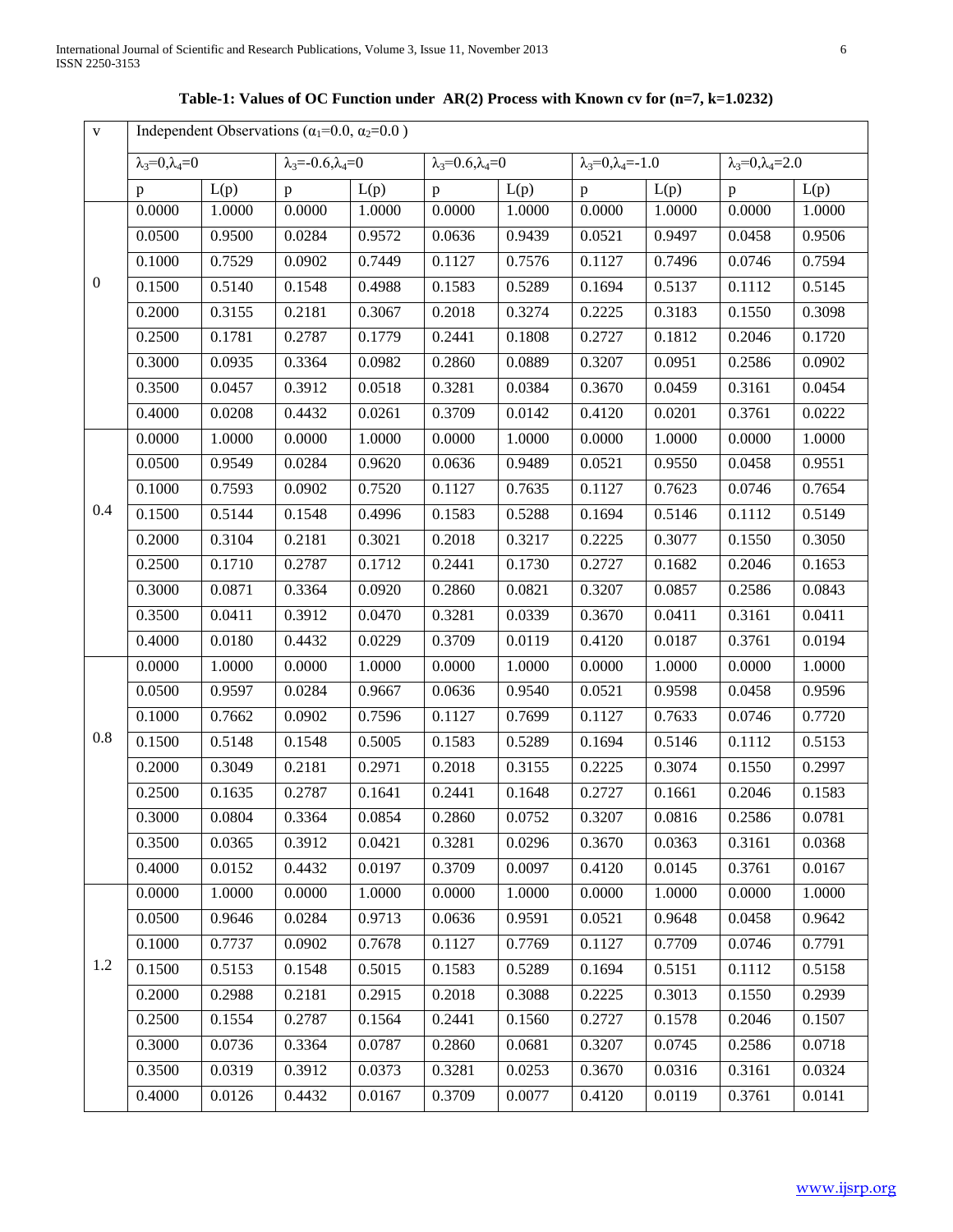# **Table-2: Values of OC Function under AR(2) Process with Known cv for (n=7, k=1.0232)**

| $\mathbf{V}$     | Roots are Real and Distinct ( $\alpha_1$ =0.3, $\alpha_2$ =0.6) |        |                                   |        |                                  |        |                                   |        |                                  |        |
|------------------|-----------------------------------------------------------------|--------|-----------------------------------|--------|----------------------------------|--------|-----------------------------------|--------|----------------------------------|--------|
|                  | $\lambda_3=0, \lambda_4=0$                                      |        | $\lambda_3 = -0.6, \lambda_4 = 0$ |        | $\lambda_3 = 0.6, \lambda_4 = 0$ |        | $\lambda_3 = 0, \lambda_4 = -1.0$ |        | $\lambda_3 = 0, \lambda_4 = 2.0$ |        |
|                  | $\, {\bf p}$                                                    | L(p)   | $\, {\bf p}$                      | L(p)   | $\mathbf{p}$                     | L(p)   | $\, {\bf p}$                      | L(p)   | $\mathbf{p}$                     | L(p)   |
|                  | 0.0000                                                          | 1.0000 | 0.0000                            | 1.0000 | 0.0000                           | 1.0000 | 0.0000                            | 1.0000 | 0.0000                           | 1.0000 |
|                  | 0.0500                                                          | 0.9500 | 0.0284                            | 0.9572 | 0.0636                           | 0.9439 | 0.0521                            | 0.9497 | 0.0458                           | 0.9506 |
|                  | 0.1000                                                          | 0.7529 | 0.0902                            | 0.7449 | 0.1127                           | 0.7576 | 0.1127                            | 0.7496 | 0.0746                           | 0.7594 |
| $\boldsymbol{0}$ | 0.1500                                                          | 0.5140 | 0.1548                            | 0.4988 | 0.1583                           | 0.5289 | 0.1694                            | 0.5137 | 0.1112                           | 0.5145 |
|                  | 0.2000                                                          | 0.3155 | 0.2181                            | 0.3067 | 0.2018                           | 0.3274 | 0.2225                            | 0.3183 | 0.1550                           | 0.3098 |
|                  | 0.2500                                                          | 0.1781 | 0.2787                            | 0.1779 | 0.2441                           | 0.1808 | 0.2727                            | 0.1812 | 0.2046                           | 0.1720 |
|                  | 0.3000                                                          | 0.0935 | 0.3364                            | 0.0982 | 0.2860                           | 0.0889 | 0.3207                            | 0.0951 | 0.2586                           | 0.0902 |
|                  | 0.3500                                                          | 0.0457 | 0.3912                            | 0.0518 | 0.3281                           | 0.0384 | 0.3670                            | 0.0459 | 0.3161                           | 0.0454 |
|                  | 0.4000                                                          | 0.0208 | 0.4432                            | 0.0261 | 0.3709                           | 0.0142 | 0.4120                            | 0.0201 | 0.3761                           | 0.0222 |
|                  | 0.0000                                                          | 1.0000 | 0.0000                            | 1.0000 | 0.0000                           | 1.0000 | 0.0000                            | 1.0000 | 0.0000                           | 1.0000 |
|                  | 0.0500                                                          | 0.9760 | 0.0284                            | 0.9817 | 0.0636                           | 0.9714 | 0.0521                            | 0.9765 | 0.0458                           | 0.9752 |
|                  | 0.1000                                                          | 0.7945 | 0.0902                            | 0.7906 | 0.1127                           | 0.7964 | 0.1127                            | 0.7922 | 0.0746                           | 0.7989 |
| 0.4              | 0.1500                                                          | 0.5168 | 0.1548                            | 0.5042 | 0.1583                           | 0.5292 | 0.1694                            | 0.5166 | 0.1112                           | 0.5172 |
|                  | 0.2000                                                          | 0.2817 | 0.2181                            | 0.2758 | 0.2018                           | 0.2899 | 0.2225                            | 0.2839 | 0.1550                           | 0.2774 |
|                  | 0.2500                                                          | 0.1336 | 0.2787                            | 0.1357 | 0.2441                           | 0.1325 | 0.2727                            | 0.1353 | 0.2046                           | 0.1301 |
|                  | 0.3000                                                          | 0.0562 | 0.3364                            | 0.0613 | 0.2860                           | 0.0505 | 0.3207                            | 0.0566 | 0.2586                           | 0.0555 |
|                  | 0.3500                                                          | 0.0212 | 0.3912                            | 0.0257 | 0.3281                           | 0.0157 | 0.3670                            | 0.0207 | 0.3161                           | 0.0222 |
|                  | 0.4000                                                          | 0.0072 | 0.4432                            | 0.0101 | 0.3709                           | 0.0038 | 0.4120                            | 0.0066 | 0.3761                           | 0.0084 |
|                  | 0.0000                                                          | 1.0000 | 0.0000                            | 1.0000 | 0.0000                           | 1.0000 | 0.0000                            | 1.0000 | 0.0000                           | 1.0000 |
|                  | 0.0500                                                          | 0.9961 | 0.0390                            | 0.9900 | 0.0636                           | 0.9945 | 0.0521                            | 0.9964 | 0.0458                           | 0.9900 |
|                  | 0.1000                                                          | 0.8653 | 0.0902                            | 0.8680 | 0.1127                           | 0.8639 | 0.1127                            | 0.8644 | 0.0746                           | 0.8673 |
| 0.8              | 0.1500                                                          | 0.5226 | 0.1548                            | 0.5132 | 0.1583                           | 0.5318 | 0.1694                            | 0.5224 | 0.1112                           | 0.5229 |
|                  | 0.2000                                                          | 0.2188 | 0.2181                            | 0.2166 | 0.2018                           | 0.2221 | 0.2225                            | 0.2200 | 0.1550                           | 0.2163 |
|                  | 0.2500                                                          | 0.0680 | 0.2787                            | 0.0716 | 0.2441                           | 0.0641 | 0.2727                            | 0.0683 | 0.2046                           | 0.0673 |
|                  | 0.3000                                                          | 0.0165 | 0.3364                            | 0.0196 | 0.2860                           | 0.0128 | 0.3207                            | 0.0162 | 0.2586                           | 0.0171 |
|                  | 0.3500                                                          | 0.0032 | 0.3912                            | 0.0046 | 0.3281                           | 0.0017 | 0.3670                            | 0.0029 | 0.3161                           | 0.0037 |
|                  | 0.4000                                                          | 0.0005 | 0.4432                            | 0.0009 | 0.3709                           | 0.0001 | 0.4120                            | 0.0004 | 0.3761                           | 0.0007 |
|                  | 0.0000                                                          | 1.0000 | 0.0000                            | 1.0000 | 0.0000                           | 1.0000 | 0.0000                            | 1.0000 | 0.0000                           | 1.0000 |
|                  | 0.0500                                                          | 1.0000 | 0.0290                            | 1.0000 | 0.0636                           | 1.0000 | 0.0521                            | 1.0000 | 0.0458                           | 1.0000 |
|                  | 0.1000                                                          | 0.9939 | 0.0902                            | 0.9670 | 0.1127                           | 0.9930 | 0.1127                            | 0.9940 | 0.0746                           | 0.9780 |
| 1.2              | 0.1500                                                          | 0.5511 | 0.1548                            | 0.5470 | 0.1583                           | 0.5551 | 0.1694                            | 0.5510 | 0.1112                           | 0.5512 |
|                  | 0.2000                                                          | 0.0391 | 0.2181                            | 0.0408 | 0.2018                           | 0.0372 | 0.2225                            | 0.0390 | 0.1550                           | 0.0391 |
|                  | 0.2500                                                          | 0.0004 | 0.2787                            | 0.0005 | 0.2441                           | 0.0002 | 0.2727                            | 0.0003 | 0.2046                           | 0.0004 |
|                  | 0.3000                                                          | 0.0000 | 0.3364                            | 0.0000 | 0.2860                           | 0.0000 | 0.3207                            | 0.0000 | 0.2586                           | 0.0000 |
|                  | 0.3500                                                          | 0.0000 | 0.3912                            | 0.0000 | 0.3281                           | 0.0000 | 0.3670                            | 0.0000 | 0.3161                           | 0.0000 |
|                  | 0.4000                                                          | 0.0000 | 0.4432                            | 0.0000 | 0.3709                           | 0.0000 | 0.4120                            | 0.0000 | 0.3761                           | 0.0000 |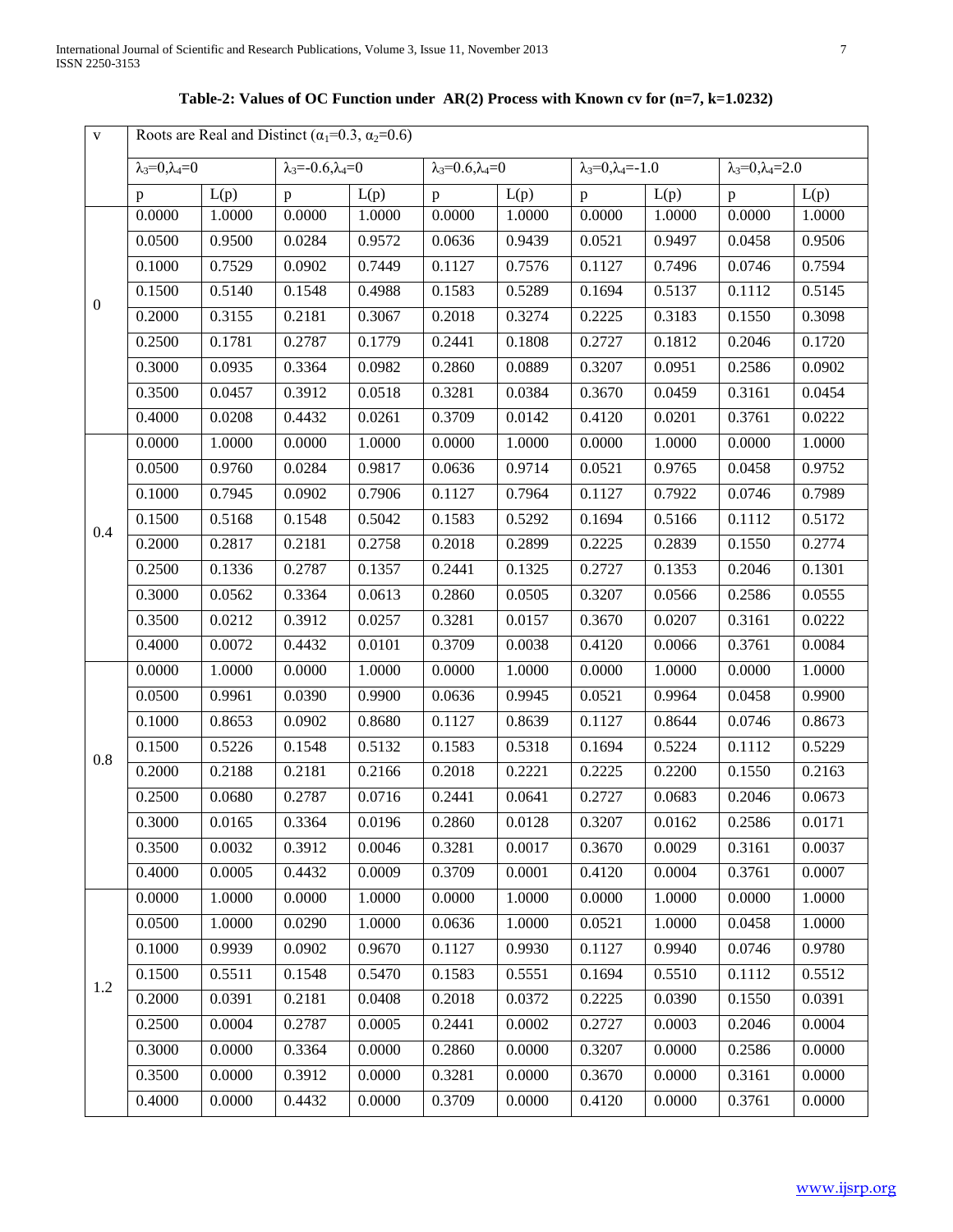|                  | Roots are Real and Equal ( $\alpha_1=0.8$ , $\alpha_2=0.16$ ) |        |                                   |        |                                  |        |                                   |        |                              |        |  |  |
|------------------|---------------------------------------------------------------|--------|-----------------------------------|--------|----------------------------------|--------|-----------------------------------|--------|------------------------------|--------|--|--|
| $\mathbf{v}$     | $\lambda_3=0, \lambda_4=0$                                    |        | $\lambda_3 = -0.6, \lambda_4 = 0$ |        | $\lambda_3 = 0.6, \lambda_4 = 0$ |        | $\lambda_3 = 0, \lambda_4 = -1.0$ |        | $\lambda_3=0, \lambda_4=2.0$ |        |  |  |
|                  | $\mathbf{p}$                                                  | L(p)   | $\mathbf{p}$                      | L(p)   | $\mathbf{p}$                     | L(p)   | $\mathbf{p}$                      | L(p)   | $\mathbf{p}$                 | L(p)   |  |  |
|                  | 0.0000                                                        | 1.0000 | 0.0000                            | 1.0000 | 0.0000                           | 1.0000 | 0.0000                            | 1.0000 | 0.0000                       | 1.0000 |  |  |
|                  | 0.0500                                                        | 0.9500 | 0.0284                            | 0.9572 | 0.0636                           | 0.9439 | 0.0521                            | 0.9497 | 0.0458                       | 0.9506 |  |  |
|                  | 0.1000                                                        | 0.7529 | 0.0902                            | 0.7449 | 0.1127                           | 0.7576 | 0.1127                            | 0.7496 | 0.0746                       | 0.7594 |  |  |
| $\boldsymbol{0}$ | 0.1500                                                        | 0.5140 | 0.1548                            | 0.4988 | 0.1583                           | 0.5289 | 0.1694                            | 0.5137 | 0.1112                       | 0.5145 |  |  |
|                  | 0.2000                                                        | 0.3155 | 0.2181                            | 0.3067 | 0.2018                           | 0.3274 | 0.2225                            | 0.3183 | 0.1550                       | 0.3098 |  |  |
|                  | 0.2500                                                        | 0.1781 | 0.2787                            | 0.1779 | 0.2441                           | 0.1808 | 0.2727                            | 0.1812 | 0.2046                       | 0.1720 |  |  |
|                  | 0.3000                                                        | 0.0935 | 0.3364                            | 0.0982 | 0.2860                           | 0.0889 | 0.3207                            | 0.0951 | 0.2586                       | 0.0902 |  |  |
|                  | 0.3500                                                        | 0.0457 | 0.3912                            | 0.0518 | 0.3281                           | 0.0384 | 0.3670                            | 0.0459 | 0.3161                       | 0.0454 |  |  |
|                  | 0.4000                                                        | 0.0208 | 0.4432                            | 0.0261 | 0.3709                           | 0.0142 | 0.4120                            | 0.0201 | 0.3761                       | 0.0222 |  |  |
|                  | 0.0000                                                        | 1.0000 | 0.0000                            | 1.0000 | 0.0000                           | 1.0000 | 0.0000                            | 1.0000 | 0.0000                       | 1.0000 |  |  |
|                  | 0.0500                                                        | 0.9651 | 0.0284                            | 0.9717 | 0.0636                           | 0.9596 | 0.0521                            | 0.9653 | 0.0458                       | 0.9647 |  |  |
|                  | 0.1000                                                        | 0.7744 | 0.0902                            | 0.7686 | 0.1127                           | 0.7775 | 0.1127                            | 0.7717 | 0.0746                       | 0.7798 |  |  |
| 0.4              | 0.1500                                                        | 0.5154 | 0.1548                            | 0.5016 | 0.1583                           | 0.5289 | 0.1694                            | 0.5152 | 0.1112                       | 0.5158 |  |  |
|                  | 0.2000                                                        | 0.2982 | 0.2181                            | 0.2910 | 0.2018                           | 0.3081 | 0.2225                            | 0.3007 | 0.1550                       | 0.2933 |  |  |
|                  | 0.2500                                                        | 0.1546 | 0.2787                            | 0.1557 | 0.2441                           | 0.1552 | 0.2727                            | 0.1570 | 0.2046                       | 0.1500 |  |  |
|                  | 0.3000                                                        | 0.0729 | 0.3364                            | 0.0780 | 0.2860                           | 0.0674 | 0.3207                            | 0.0738 | 0.2586                       | 0.0712 |  |  |
|                  | 0.3500                                                        | 0.0314 | 0.3912                            | 0.0368 | 0.3281                           | 0.0249 | 0.3670                            | 0.0311 | 0.3161                       | 0.0320 |  |  |
|                  | 0.4000                                                        | 0.0124 | 0.4432                            | 0.0164 | 0.3709                           | 0.0075 | 0.4120                            | 0.0117 | 0.3761                       | 0.0138 |  |  |
|                  | 0.0000                                                        | 1.0000 | 0.0000                            | 1.0000 | 0.0000                           | 1.0000 | 0.0000                            | 1.0000 | 0.0000                       | 1.0000 |  |  |
|                  | 0.0500                                                        | 0.9796 | 0.0284                            | 0.9848 | 0.0636                           | 0.9753 | 0.0521                            | 0.9801 | 0.0458                       | 0.9787 |  |  |
|                  | 0.1000                                                        | 0.8024 | 0.0902                            | 0.7991 | 0.1127                           | 0.8038 | 0.1127                            | 0.8003 | 0.0746                       | 0.8065 |  |  |
| 0.8              | 0.1500                                                        | 0.5174 | 0.1548                            | 0.5052 | 0.1583                           | 0.5293 | 0.1694                            | 0.5172 | 0.1112                       | 0.5178 |  |  |
|                  | 0.2000                                                        | 0.2751 | 0.2181                            | 0.2696 | 0.2018                           | 0.2827 | 0.2225                            | 0.2771 | 0.1550                       | 0.2710 |  |  |
|                  | 0.2500                                                        | 0.1256 | 0.2787                            | 0.1280 | 0.2441                           | 0.1240 | 0.2727                            | 0.1271 | 0.2046                       | 0.1225 |  |  |
|                  | 0.3000                                                        | 0.0504 | 0.3364                            | 0.0553 | 0.2860                           | 0.0447 | 0.3207                            | 0.0506 | 0.2586                       | 0.0500 |  |  |
|                  | 0.3500                                                        | 0.0179 | 0.3912                            | 0.0221 | 0.3281                           | 0.0129 | 0.3670                            | 0.0174 | 0.3161                       | 0.0189 |  |  |
|                  | 0.4000                                                        | 0.0057 | 0.4432                            | 0.0082 | 0.3709                           | 0.0028 | 0.4120                            | 0.0051 | 0.3761                       | 0.0067 |  |  |
|                  | 0.0000                                                        | 1.0000 | 0.0000                            | 1.0000 | 0.0000                           | 1.0000 | 0.0000                            | 1.0000 | 0.0000                       | 1.0000 |  |  |
|                  | 0.0500                                                        | 0.9918 | 0.0420                            | 0.9820 | 0.0636                           | 0.9892 | 0.0521                            | 0.9922 | 0.0458                       | 0.9910 |  |  |
|                  | 0.1000                                                        | 0.8407 | 0.0902                            | 0.8401 | 0.1127                           | 0.8402 | 0.1127                            | 0.8393 | 0.0746                       | 0.8434 |  |  |
| 1.2              | 0.1500                                                        | 0.5204 | 0.1548                            | 0.5100 | 0.1583                           | 0.5306 | 0.1694                            | 0.5202 | 0.1112                       | 0.5207 |  |  |
|                  | 0.2000                                                        | 0.2417 | 0.2181                            | 0.2383 | 0.2018                           | 0.2466 | 0.2225                            | 0.2432 | 0.1550                       | 0.2386 |  |  |
|                  | 0.2500                                                        | 0.0892 | 0.2787                            | 0.0926 | 0.2441                           | 0.0858 | 0.2727                            | 0.0899 | 0.2046                       | 0.0877 |  |  |
|                  | 0.3000                                                        | 0.0271 | 0.3364                            | 0.0311 | 0.2860                           | 0.0224 | 0.3207                            | 0.0269 | 0.2586                       | 0.0276 |  |  |
|                  | 0.3500                                                        | 0.0069 | 0.3912                            | 0.0093 | 0.3281                           | 0.0042 | 0.3670                            | 0.0065 | 0.3161                       | 0.0077 |  |  |
|                  | 0.4000                                                        | 0.0015 | 0.4432                            | 0.0025 | 0.3709                           | 0.0005 | 0.4120                            | 0.0012 | 0.3761                       | 0.0019 |  |  |

**Table-3: Values of OC Function under AR(2) Process with Known cv for (n=7, k=1.0232)**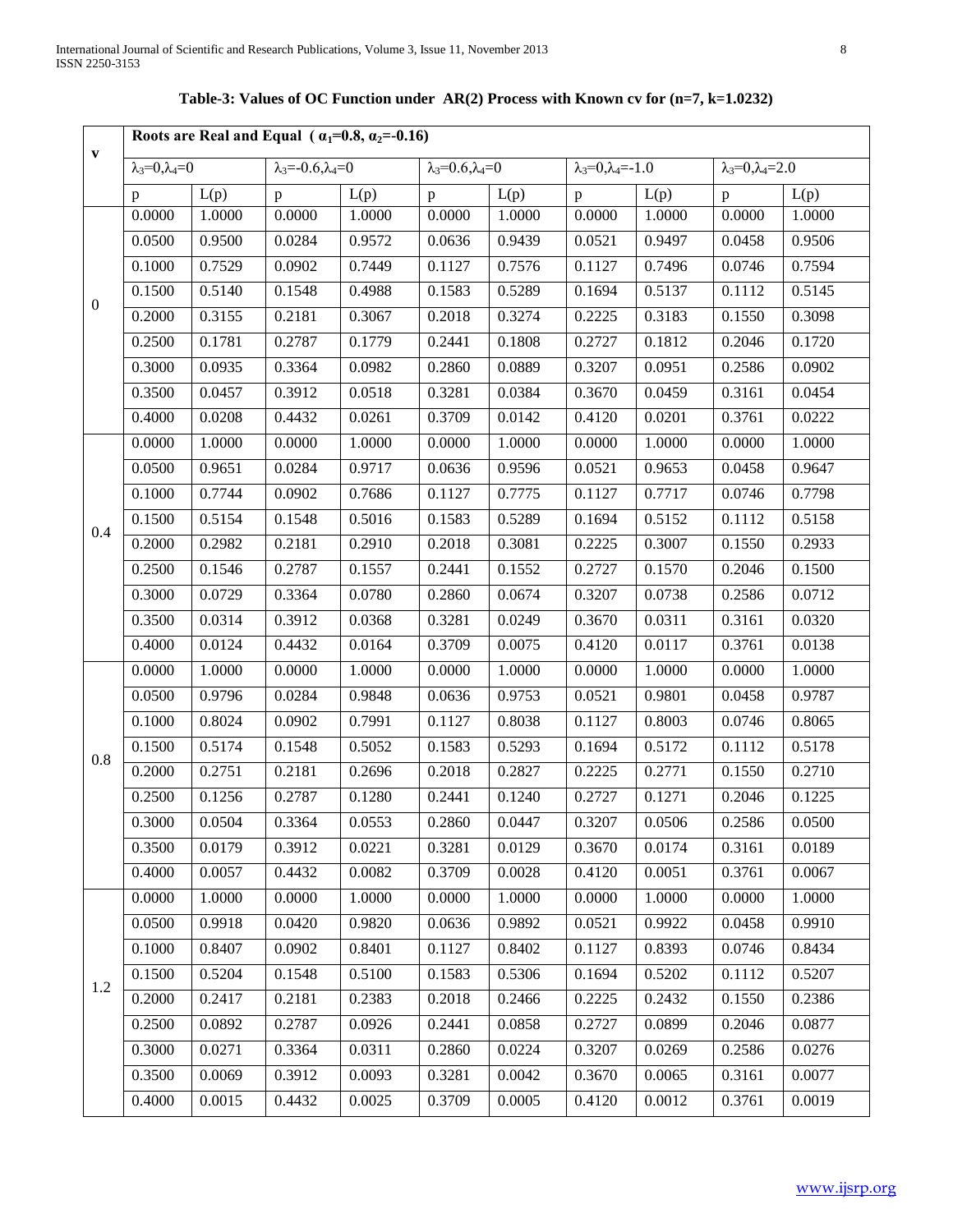| $\mathbf{V}$     | Roots are Complex Conjugate $\overline{(u_1=0.8, u_2=-0.6)}$ |        |                                   |        |                              |        |                                   |        |                                  |        |
|------------------|--------------------------------------------------------------|--------|-----------------------------------|--------|------------------------------|--------|-----------------------------------|--------|----------------------------------|--------|
|                  | $\lambda_3=0, \lambda_4=0$                                   |        | $\lambda_3 = -0.6, \lambda_4 = 0$ |        | $\lambda_3=0.6, \lambda_4=0$ |        | $\lambda_3 = 0, \lambda_4 = -1.0$ |        | $\lambda_3 = 0, \lambda_4 = 2.0$ |        |
|                  | $\mathbf{p}$                                                 | L(p)   | $\mathbf{p}$                      | L(p)   | p                            | L(p)   | p                                 | L(p)   | $\mathbf{p}$                     | L(p)   |
|                  | 0.0000                                                       | 1.0000 | 0.0000                            | 1.0000 | 0.0000                       | 1.0000 | 0.0000                            | 1.0000 | 0.0000                           | 1.0000 |
|                  | 0.0500                                                       | 0.9500 | 0.0284                            | 0.9572 | 0.0636                       | 0.9439 | 0.0521                            | 0.9497 | 0.0458                           | 0.9506 |
|                  | 0.1000                                                       | 0.7529 | 0.0902                            | 0.7449 | 0.1127                       | 0.7576 | 0.1127                            | 0.7496 | 0.0746                           | 0.7594 |
| $\boldsymbol{0}$ | 0.1500                                                       | 0.5140 | 0.1548                            | 0.4988 | 0.1583                       | 0.5289 | 0.1694                            | 0.5137 | 0.1112                           | 0.5145 |
|                  | 0.2000                                                       | 0.3155 | 0.2181                            | 0.3067 | 0.2018                       | 0.3274 | 0.2225                            | 0.3183 | 0.1550                           | 0.3098 |
|                  | 0.2500                                                       | 0.1781 | 0.2787                            | 0.1779 | 0.2441                       | 0.1808 | 0.2727                            | 0.1812 | 0.2046                           | 0.1720 |
|                  | 0.3000                                                       | 0.0935 | 0.3364                            | 0.0982 | 0.2860                       | 0.0889 | 0.3207                            | 0.0951 | 0.2586                           | 0.0902 |
|                  | 0.3500                                                       | 0.0457 | 0.3912                            | 0.0518 | 0.3281                       | 0.0384 | 0.3670                            | 0.0459 | 0.3161                           | 0.0454 |
|                  | 0.4000                                                       | 0.0208 | 0.4432                            | 0.0261 | 0.3709                       | 0.0142 | 0.4120                            | 0.0201 | 0.3761                           | 0.0222 |
|                  | 0.0000                                                       | 1.0000 | 0.0000                            | 1.0000 | 0.0000                       | 1.0000 | 0.0000                            | 1.0000 | 0.0000                           | 1.0000 |
|                  | 0.0500                                                       | 0.9556 | 0.0284                            | 0.9627 | 0.0636                       | 0.9497 | 0.0521                            | 0.9555 | 0.0458                           | 0.9558 |
|                  | 0.1000                                                       | 0.7603 | 0.0902                            | 0.7532 | 0.1127                       | 0.7645 | 0.1127                            | 0.7573 | 0.0746                           | 0.7664 |
|                  | 0.1500                                                       | 0.5145 | 0.1548                            | 0.4998 | 0.1583                       | 0.5288 | 0.1694                            | 0.5142 | 0.1112                           | 0.5149 |
| 0.4              | 0.2000                                                       | 0.3095 | 0.2181                            | 0.3013 | 0.2018                       | 0.3207 | 0.2225                            | 0.3122 | 0.1550                           | 0.3042 |
|                  | 0.2500                                                       | 0.1698 | 0.2787                            | 0.1701 | 0.2441                       | 0.1717 | 0.2727                            | 0.1726 | 0.2046                           | 0.1642 |
|                  | 0.3000                                                       | 0.0860 | 0.3364                            | 0.0909 | 0.2860                       | 0.0810 | 0.3207                            | 0.0874 | 0.2586                           | 0.0833 |
|                  | 0.3500                                                       | 0.0404 | 0.3912                            | 0.0462 | 0.3281                       | 0.0332 | 0.3670                            | 0.0403 | 0.3161                           | 0.0404 |
|                  | 0.4000                                                       | 0.0175 | 0.4432                            | 0.0224 | 0.3709                       | 0.0115 | 0.4120                            | 0.0168 | 0.3761                           | 0.0190 |
|                  | 0.0000                                                       | 1.0000 | 0.0000                            | 1.0000 | 0.0000                       | 1.0000 | 0.0000                            | 1.0000 | 0.0000                           | 1.0000 |
|                  | 0.0500                                                       | 0.9613 | 0.0284                            | 0.9681 | 0.0636                       | 0.9556 | 0.0521                            | 0.9614 | 0.0458                           | 0.9611 |
|                  | 0.1000                                                       | 0.7685 | 0.0902                            | 0.7622 | 0.1127                       | 0.7721 | 0.1127                            | 0.7657 | 0.0746                           | 0.7742 |
|                  | 0.1500                                                       | 0.5150 | 0.1548                            | 0.5008 | 0.1583                       | 0.5289 | 0.1694                            | 0.5148 | 0.1112                           | 0.5155 |
| 0.8              | 0.2000                                                       | 0.3030 | 0.2181                            | 0.2954 | 0.2018                       | 0.3134 | 0.2225                            | 0.3055 | 0.1550                           | 0.2979 |
|                  | 0.2500                                                       | 0.1609 | 0.2787                            | 0.1617 | 0.2441                       | 0.1620 | 0.2727                            | 0.1635 | 0.2046                           | 0.1559 |
|                  | 0.3000                                                       | 0.0782 | 0.3364                            | 0.0833 | 0.2860                       | 0.0729 | 0.3207                            | 0.0793 | 0.2586                           | 0.0761 |
|                  | 0.3500                                                       | 0.0350 | 0.3912                            | 0.0406 | 0.3281                       | 0.0282 | 0.3670                            | 0.0348 | 0.3161                           | 0.0354 |
|                  | 0.4000                                                       | 0.0144 | 0.4432                            | 0.0187 | 0.3709                       | 0.0090 | 0.4120                            | 0.0136 | 0.3761                           | 0.0158 |
|                  | 0.0000                                                       | 1.0000 | 0.0000                            | 1.0000 | 0.0000                       | 1.0000 | 0.0000                            | 1.0000 | 0.0000                           | 1.0000 |
|                  | 0.0500                                                       | 0.9669 | 0.0284                            | 0.9734 | 0.0636                       | 0.9616 | 0.0521                            | 0.9672 | 0.0458                           | 0.9665 |
|                  | 0.1000                                                       | 0.7775 | 0.0902                            | 0.7720 | 0.1127                       | 0.7804 | 0.1127                            | 0.7748 | 0.0746                           | 0.7827 |
|                  | 0.1500                                                       | 0.5156 | 0.1548                            | 0.5020 | 0.1583                       | 0.5289 | 0.1694                            | 0.5154 | 0.1112                           | 0.5160 |
| 1.2              | 0.2000                                                       | 0.2957 | 0.2181                            | 0.2887 | 0.2018                       | 0.3053 | 0.2225                            | 0.2981 | 0.1550                           | 0.2909 |
|                  | 0.2500                                                       | 0.1513 | 0.2787                            | 0.1526 | 0.2441                       | 0.1516 | 0.2727                            | 0.1536 | 0.2046                           | 0.1469 |
|                  | 0.3000                                                       | 0.0702 | 0.3364                            | 0.0753 | 0.2860                       | 0.0646 | 0.3207                            | 0.0710 | 0.2586                           | 0.0686 |
|                  | 0.3500                                                       | 0.0297 | 0.3912                            | 0.0349 | 0.3281                       | 0.0233 | 0.3670                            | 0.0293 | 0.3161                           | 0.0304 |
|                  | 0.4000                                                       | 0.0114 | 0.4432                            | 0.0153 | 0.3709                       | 0.0068 | 0.4120                            | 0.0107 | 0.3761                           | 0.0128 |

**Table-4: Values of OC Function under AR(2) Process with Known cv for (n=7, k=1.0232)**